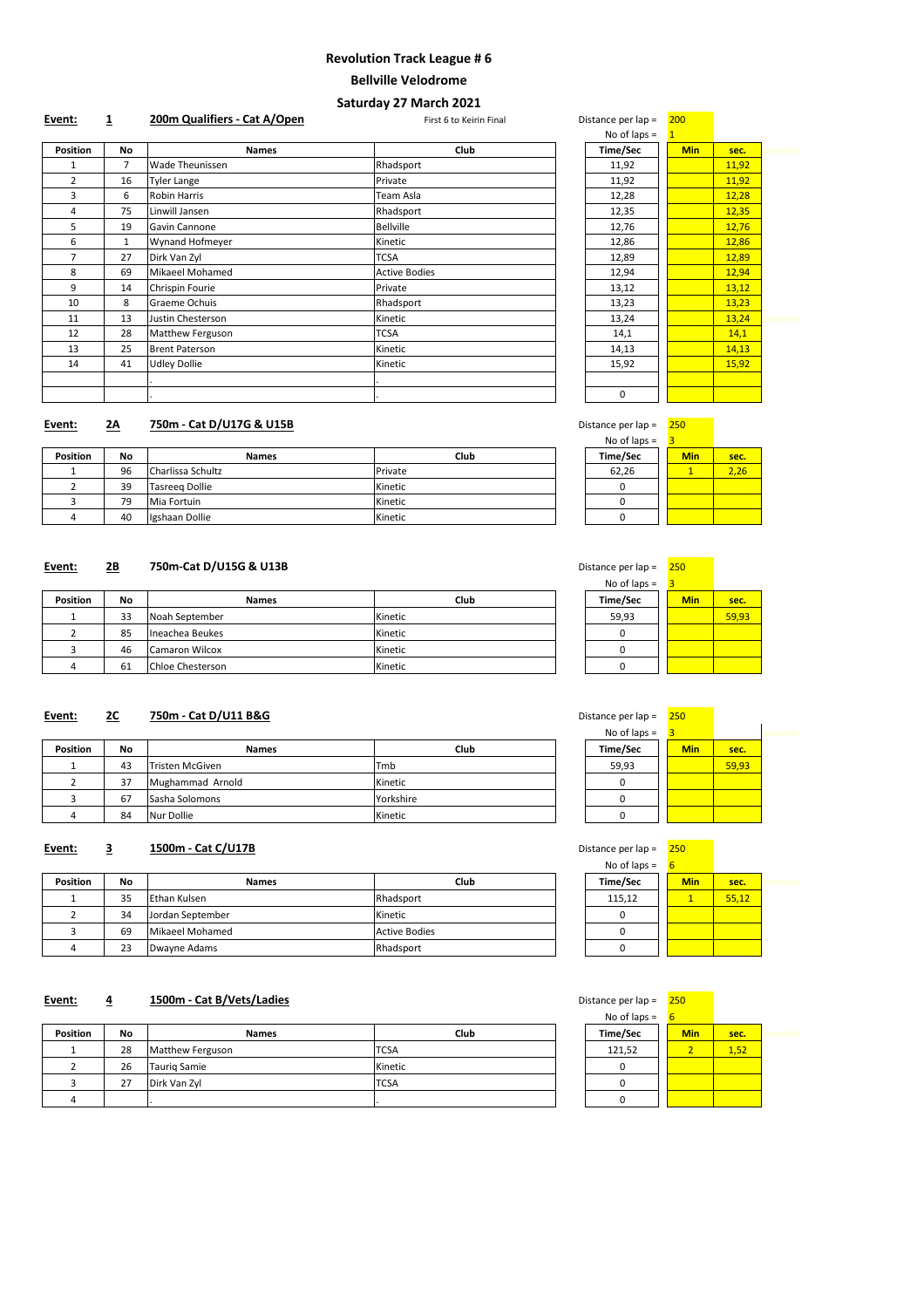| No of laps $=$ |            |      |       |
|----------------|------------|------|-------|
| Time/Sec       | <b>Min</b> | sec. | erono |
|                |            |      |       |
|                |            |      |       |
|                |            |      |       |
|                |            |      |       |

#### **Event:** 6A 1500m - Cat D/U17G & U15B **Distance per lap = 250** Distance per lap = 250

#### **Event:** 5 **Elimination - Cat A Exercise 250 Distance per lap = 250**

| <b>Position</b> | <b>No</b> | <b>Names</b>         | Club    | Time/Sec | <b>Min</b> | sec. |  |
|-----------------|-----------|----------------------|---------|----------|------------|------|--|
|                 |           | Wynand Hofmeyer      | Kinetic |          |            |      |  |
|                 |           | <b>Carl Bonthuys</b> | Kinetic |          |            |      |  |
|                 | 16        | Tyler Lange          | Private |          |            |      |  |
|                 |           |                      |         |          |            |      |  |

No of laps =  $6$ 

| <b>Position</b> | <b>No</b> | <b>Names</b>      | Club    | Time/Sec | <b>Min</b> | sec.  |
|-----------------|-----------|-------------------|---------|----------|------------|-------|
|                 | 96        | Charlissa Schultz | Private | 136,33   |            | 16,33 |
|                 | 76        | Anya Du Plessis   | Eden    |          |            |       |
|                 | 39        | Tasreeg Dollie    | Kinetic |          |            |       |
|                 | 40        | Igshaan Dollie    | Kinetic |          |            |       |

#### **Event: 6B 1500m-Cat D/U15G & U13B**

| Distance per lap = | 250 |       |
|--------------------|-----|-------|
| No of laps $=$     |     | 6     |
| Time/Sec           | Min | sec.  |
| 109,62             |     | 49,62 |
|                    |     |       |
|                    |     |       |
|                    |     |       |

# **Event: 6C 1500m - Cat D/U11 B&G**

| <b>Position</b> | <b>No</b> | <b>Names</b>          | Club      | Time/Sec | <b>Min</b> | sec.  |
|-----------------|-----------|-----------------------|-----------|----------|------------|-------|
|                 | 33        | Noah September        | Kinetic   | 109,62   |            | 49,62 |
|                 | 85        | Ineachea Beukes       | Kinetic   |          |            |       |
|                 | 46        | <b>Camaron Wilcox</b> | Kinetic   |          |            |       |
|                 | 55        | Yahyaa Martin         | Rhadsport |          |            |       |

| Distance per lap = |            | 250   |  |
|--------------------|------------|-------|--|
| No of laps $=$     |            | 6     |  |
| Time/Sec           | <b>Min</b> | sec.  |  |
| 109,62             |            | 49,62 |  |
|                    |            |       |  |
|                    |            |       |  |

| <b>Position</b> |    | <b>Names</b>     | Club      | Time/Sec | <b>Min</b> | sec.  |
|-----------------|----|------------------|-----------|----------|------------|-------|
|                 | 43 | Tristen McGiven  | Tmb       | 109,62   |            | 49,62 |
|                 | 37 | Mughammad Arnold | Kinetic   |          |            |       |
|                 | 67 | Sasha Solomons   | Yorkshire |          |            |       |
|                 | 84 | Nur Dollie       | Kinetic   |          |            |       |

# **Event: 7 5km Points Race - Cat C/U17B** sprint every 5th lap

| Distance per lap = |                | 250        |      |       |
|--------------------|----------------|------------|------|-------|
|                    | No of laps $=$ | 20         |      |       |
|                    | Time/Sec       | <b>Min</b> | sec. | sernn |
|                    |                |            |      |       |
|                    |                |            |      |       |
|                    |                |            |      |       |
|                    |                |            |      |       |

#### **Event:** 8 **5km Points Race - Cat B/Vets/Ladies** sprint every 5th lap Distance per lap = 250

| <b>Position</b> | <b>No</b> | <b>Names</b>     | <b>Club</b> | Time/Sec | <b>Min</b> | sec. |  |
|-----------------|-----------|------------------|-------------|----------|------------|------|--|
|                 | 35        | Ethan Kulsen     | Rhadsport   |          |            |      |  |
|                 | 23        | Dwayne Adams     | Rhadsport   |          |            |      |  |
|                 | 44        | Zareef Green     | Rhadsport   |          |            |      |  |
|                 | 34        | Jordan September | Kinetic     |          |            |      |  |

| No of laps $=$ | 20         |      |       |
|----------------|------------|------|-------|
| Time/Sec       | <b>Min</b> | sec. | secor |
|                |            |      |       |
|                |            |      |       |
|                |            |      |       |
|                |            |      |       |

# **Event:** 9 **Keirin Final - Open**

|                 |           |                     |             | .               |            |      |  |
|-----------------|-----------|---------------------|-------------|-----------------|------------|------|--|
| <b>Position</b> | <b>No</b> | <b>Names</b>        | <b>Club</b> | <b>Time/Sec</b> | <b>Min</b> | sec. |  |
|                 | 45        | Mark Wilcox         | Kinetic     |                 |            |      |  |
|                 | 26        | <b>Taurig Samie</b> | Kinetic     |                 |            |      |  |
|                 | 27        | Dirk Van Zyl        | <b>TCSA</b> |                 |            |      |  |
|                 | 28        | Matthew Ferguson    | <b>TCSA</b> |                 |            |      |  |

| Distance per lap = |              | 250        |       |       |
|--------------------|--------------|------------|-------|-------|
| No of laps $=$     | $\mathbf{1}$ |            |       |       |
| Time/Sec           |              | <b>Min</b> | sec.  |       |
| 11,79              |              |            | 11,79 | econd |
|                    |              |            |       |       |
|                    |              |            |       |       |
|                    |              |            |       |       |
|                    |              |            |       |       |

#### **Event: 10 7.5km Points Race - Cat A/Open** sprint every 6th lap

| <b>Position</b> | <b>No</b> | <b>Names</b>           | Club      | Time/Sec | <b>Min</b> | sec.  |  |
|-----------------|-----------|------------------------|-----------|----------|------------|-------|--|
|                 |           | <b>Wade Theunissen</b> | Rhadsport | 11,79    |            | 11,79 |  |
|                 | 16        | Tyler Lange            | Private   |          |            |       |  |
|                 | 75        | Linwill Jansen         | Rhadsport |          |            |       |  |
|                 |           | <b>Robin Harris</b>    | Team Asla |          |            |       |  |

| Distance per lap = | 250        |      |       |
|--------------------|------------|------|-------|
| No of laps $=$     | 30         |      |       |
| Time/Sec           | <b>Min</b> | sec. | secor |
|                    |            |      |       |
|                    |            |      |       |
|                    |            |      |       |
|                    |            |      |       |

| <b>Position</b> | <b>No</b> | <b>Names</b>           | Club      | Time/Sec | <b>Min</b> | sec. |  |
|-----------------|-----------|------------------------|-----------|----------|------------|------|--|
|                 |           | Wynand Hofmeyer        | Kinetic   |          |            |      |  |
|                 |           | <b>Carl Bonthuys</b>   | Kinetic   |          |            |      |  |
|                 |           | <b>Chanton Perrins</b> | Rhadsport |          |            |      |  |
|                 |           | Jason Bruintjies       | Kinetic   |          |            |      |  |